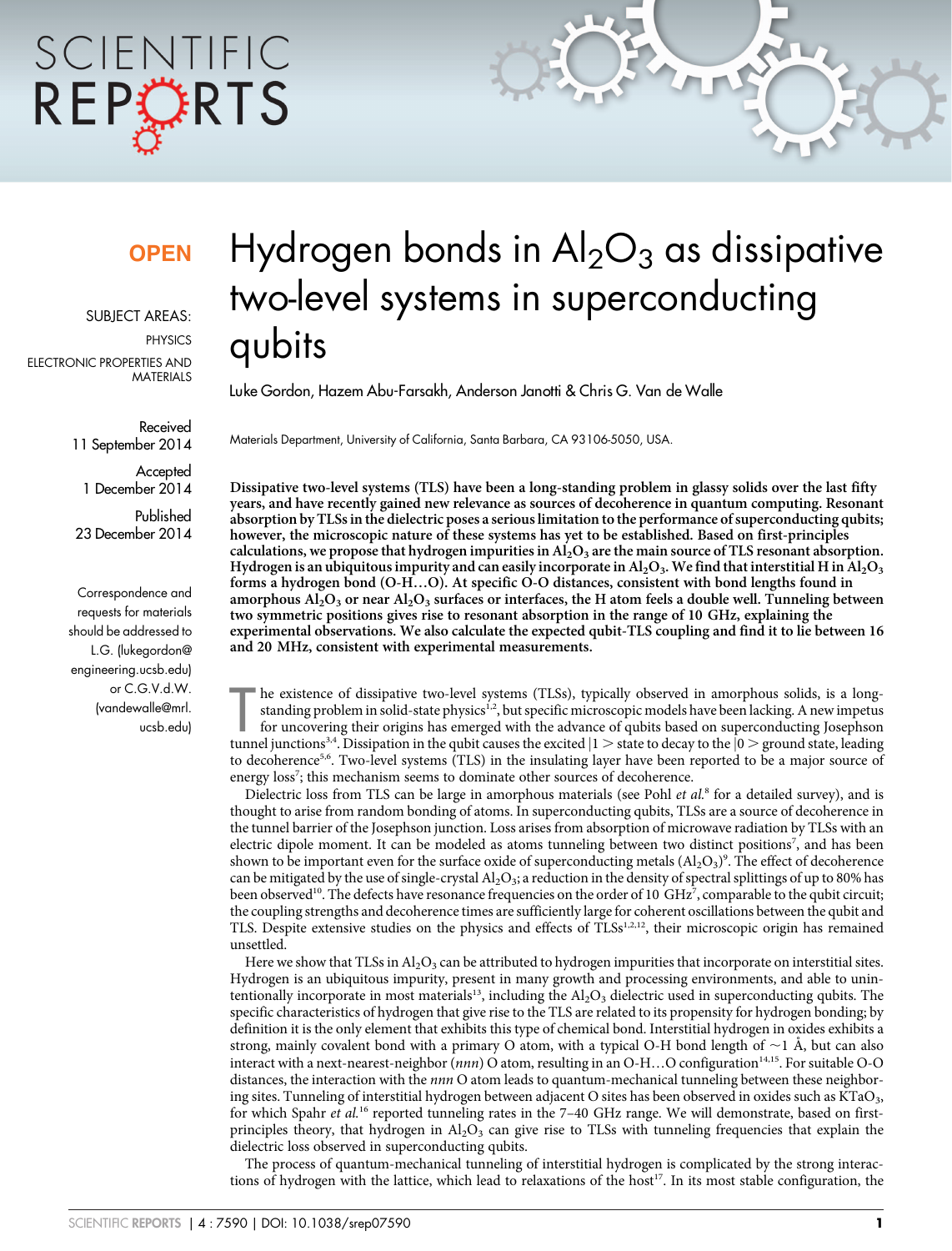

Figure 1 <sup>|</sup> Self-trapped and coincidence configurations. (a) Geometry of the self-trapped configuration for a hydrogen interstitial in  $Al_2O_3$ . H is bonded primarily to a specific O atom, but could alternatively be bonded to a nnn O atom. Al atoms are represented by large (grey) spheres, O atoms by smaller (red) spheres, and H atoms by the smallest (pink) spheres. (b) Geometry of a coincidence configuration, obtained by averaging over two adjacent self-trapped configurations. The two symmetric hydrogen sites are indicated by semi-transparent bonds. (c) Schematic potential-energy curve for the self-trapped (black) versus the coincidence (red)

configurations. The latter corresponds to a double-well system with energy barrier  $E_h$ .

interstitial H is primarily bonded to one O atom, with a larger distance to the nnn O (Fig. 1a). In this atomic configuration, the metastable minimum at the *nnn* O is significantly higher in energy, or even nonexistent, when compared to the ground-state minimum. To enable tunneling, the lattice must be brought into a symmetric coin $cidence$   $configuration^{17,18}$  (Fig. 1b) where a double-well potential occurs and tunneling can take place (Fig. 1c). The three-dimensional (3D) potential energy surface corresponding to the coincidence configuration determines the energy levels and tunnel splittings for the quantum-mechanical motion of the H atom. These energy levels and tunneling frequencies can be calculated by numerically solving Schrödinger's equation. The determination of the coincidence configuration and the corresponding potential energy surface is an important aspect of the present work, discussed in detail below. We note that considering a purely adiabatic process, in which the host atoms assume their lowest-energy positions for each location of the H atom, is unrealistic due to the large mass difference between H and the other atoms. On the other hand, fixing the host atoms to positions corresponding to an unrelaxed lattice, or to those for the ground-state configuration of interstitial H, is unrealistic as well. We address this by employing a novel interpolation scheme between the ground state-minima at two adjacent O atoms, and we repeat this for different O-O distances in order to explore the properties of H in a wide range of possible coincidence configurations.

#### **Results**

Interstitial H in  $\alpha$ -Al<sub>2</sub>O<sub>3</sub> can assume three different charge states: positive  $(H_i^+)$ , neutral  $(H_i^0)$ , and negative  $(H_i^-)$ . These configurations are calculated within density functional theory (DFT) using a screened hybrid functional (see Methods). The use of a hybrid functional is absolutely essential for properly describing the interaction between H and the nnn O atom, and thus the tunneling frequencies of the associated TLS. DFT within the standard generalized gradient approximation (GGA) overestimates the strength of the interaction between H and the nnn O atom so that the calculated O-H frequency is too low<sup>19</sup>. For the neutral and negative charge states, the interstitial hydrogen occupies a position in between two Al atoms, as shown in Fig. 2a,b.  $H_i^+$ , on the other hand, bonds to an O atom with a bond

length of 1.01 Å, and a distance of 1.70 Å to the *nnn* O (Fig. 1c, 3b). The relative stability of the different charge states depends on the Fermi-level position. The formation energy of an interstitial H in charge state  $q[E^f(H_i^q)]$  is calculated as<sup>20</sup>

$$
E^{f}(H_{i}^{q}) = E_{\text{tot}}(H_{i}^{q}) - E_{\text{tot}}(Al_{2}O_{3}) - \mu_{H} + q\epsilon_{F},
$$
\n(1)

where  $E_{\text{tot}}\left(\mathbf{H}_{i}^{q}\right)$  is the total energy of the supercell containing an interstitial H atom in charge state  $q$ ,  $E_{tot}(Al_2O_3)$  is the total energy of the bulk supercell,  $\mu_H$  is the hydrogen chemical potential, and  $\epsilon_F$  is the Fermi level, referenced to the valence-band maximum (VBM). The value of  $\mu$ <sub>H</sub> does not affect the relative stability of the different configurations, and we can set  $\mu_H$  equal to half the total energy of an isolated H<sub>2</sub> molecule.

The calculated formation energies as a function of  $\epsilon_F$  are shown in Fig. 3. We find that the donor state,  $\boldsymbol{\mathrm{H}}_i^+$  , is the stable charge state for Fermi levels up to 5.9 eV above the VBM; above that, the acceptor state,  $H_i^-$ , is most stable. The neutral charge state,  $H_i^0$ , is always higher in energy than both the  $H_i^+$  and  $H_i^-$ , reflecting a negative-U character, as observed for  $H_i$  in many other semiconductors and insulators<sup>13</sup>. The position of the Fermi level is determined by charge neutrality; in an undoped  $\alpha$ -Al<sub>2</sub>O<sub>3</sub> crystal, native defects lead to a Fermi-level position around the middle of the gap<sup>21</sup>. Under these conditions, Fig. 3 shows that interstitial hydrogen is most stable in the positive charge state,  $H_i^+$ .

The relaxed geometry of the  $H_i^+$  configuration in  $Al_2O_3$  at its equilibrium volume is asymmetric, with significant relaxations of the host atoms, particularly of the O atom to which it is bonded (Fig. 2c). The energy difference between the unrelaxed  $Al_2O_3$  lattice containing an  $H_i^+$  and the relaxed lattice with  $H_i^+$  in its most stable configuration is defined as the self-trapping energy<sup>18,22</sup>, and is approximately 1.5 eV. One would expect this large energy difference to prohibit H from tunneling. In order to enable tunneling, a configuration must be created in which the hydrogen is equally likely to be bonded to either of the two neighboring O atoms. The lowest energy required to take a self-trapped configuration into a symmetric structure, i.e., the coincidence configuration, is the ''coincidence energy"  $E_c$ . The formation of a coincidence geometry may be assisted by lattice vibrations, or may occur in regions where the atomic arrangement deviates from that in the bulk crystal, such as near surfaces or interfaces, or in an amorphous phase, in which a range of O-O distances from around 2.4 Å to 2.8 Å are observed<sup>23-25</sup>.

An exact determination of the coincidence geometry would in principle require a self-consistent treatment of the quantum-mechanical hydrogen motion coupled to the host-atom relaxation<sup>26</sup>, something that is too computationally demanding to be performed in conjunction with a first-principles treatment of the electronic structure. Approximate methodologies for obtaining the coincidence geometry have therefore been developed. Here we determine the coincidence configuration by averaging the positions of the host atoms for two self-trapped configurations, corresponding to H bonded to adjacent O sites. This procedure produces a symmetric double well potential for the tunneling hydrogen atom. We then place a H atom  $(H_i^+)$  in the structure formed by the host atoms in the coincidence geometry and allow the hydrogen to relax (keeping the host atoms fixed). The energy difference between the relaxed  $H_i^+$ in the coincidence geometry and the  $H_i^+$  in the most stable, selftrapped configuration is the coincidence energy  $E_c$ .

We determined the coincidence configurations and coincidence energies for a range of different volumes of  $\alpha$ -Al<sub>2</sub>O<sub>3</sub>, from equilibrium to 6% isotropic (linear) strain. This variation in lattice parameters corresponds to O-O distances between 2.715 to 2.59 Å in the perfect crystal, a range which includes the O-O distances found in amorphous  $Al_2O_3^{23-25}$ . The corresponding O-O distance in the coincidence configuration varies in the range of 2.56 to 2.45 Å. The results are listed in Table 1 and shown in Fig. 4. The coincidence energies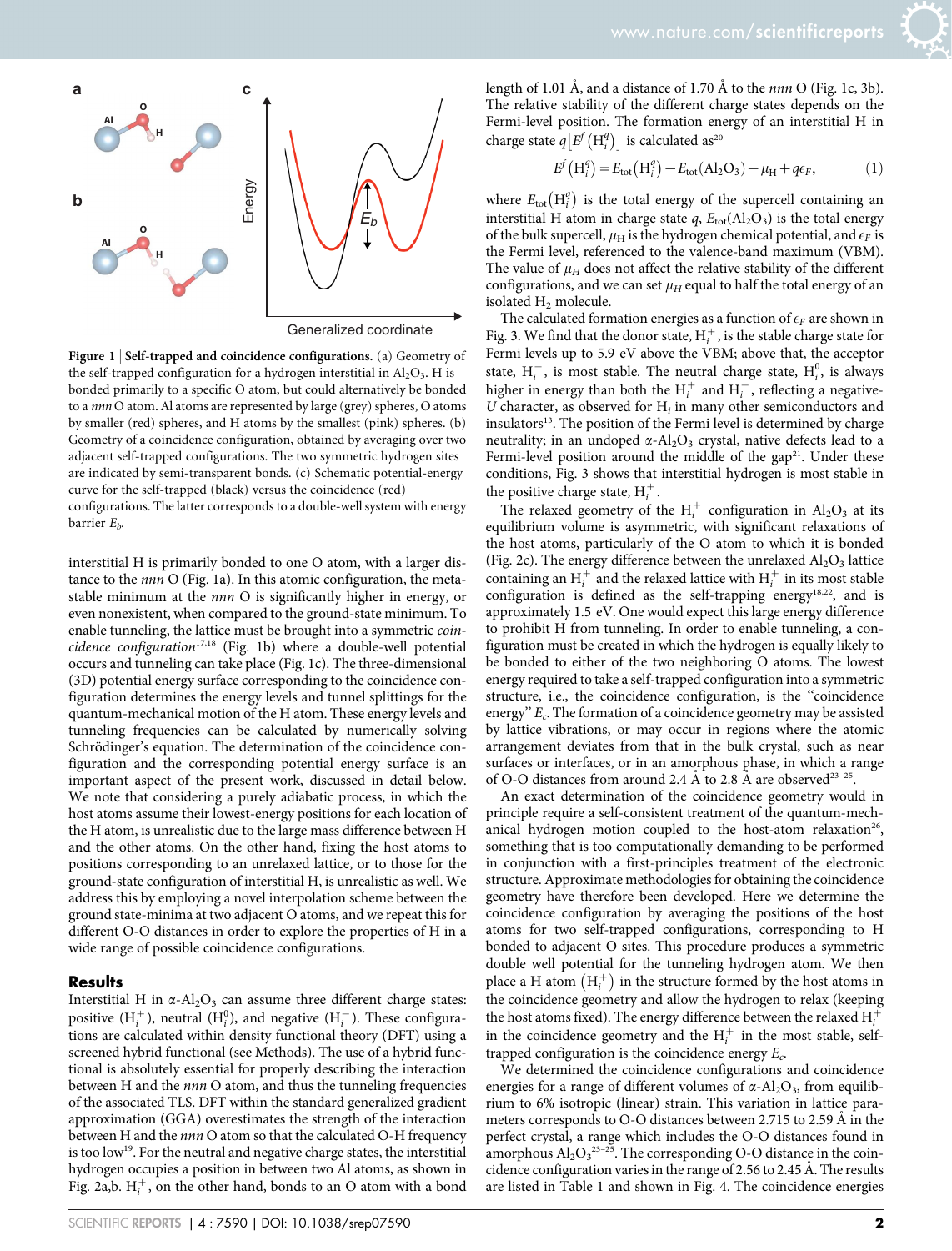



Figure 2 | Geometry of self-trapped hydrogen configuration in  $Al_2O_3$ . Relaxed "self-trapped" geometry of interstitial H in the (a) neutral, (b) negative, and (c) positive charge states. Al atoms are represented by large (grey) spheres, O atoms by smaller (red) spheres, and H atoms by the smallest (blue) spheres.

vary from 0.36 to 0.25 eV, with a minimum at 4% compression, corresponding to an O-O distance (in the coincidence geometry) of  $2.49 \text{ Å}$ .

The solution of Schrödinger's equation for the H atom in the 3D potential energy surface corresponding to the coincidence geometry produces wave functions and energies characteristic of a double-well potential. The tunnel splitting is calculated from the energy difference between the ground state and the first excited state, and leads to the tunneling frequencies listed in Table 1. In order to enable direct comparison to experiments, we have also calculated the qubit-TLS coupling strength for each possible configuration. The measured signal of a TLS in a phase qubit reflects the resonance between the splitting energy  $E_{01}$  and the tunnel splitting of the TLS, expressed as the qubit-TLS coupling strength  $S_{Max}$ . As described in the Methods section,  $S_{Max}$  is a function of the splitting  $E_{01}$  and the dipole moment p. We have calculated this quantity using experimental values for the qubit frequency (5.4 GHz, ref. 27) and for the capacitance and gate width, resulting in values between 16 and 20 MHz (Table 1).

#### **Discussion**

The results in Table 1 indicate that the tunneling frequencies are sensitive to the O-O distance, albeit not in a straightforward manner. Compression of the lattice initially makes little difference to the tunneling frequency, which remains around the value of 50 GHz



Figure 3 | Formation energy of H in  $\text{Al}_2\text{O}_3$ . Formation energy, calculated with hybrid density functional theory, of various charge states of interstitial hydrogen in  $\alpha$ -Al<sub>2</sub>O<sub>3</sub> as a function of Fermi level. The shaded area indicates the region of Fermi-level values in which H forms a hydrogen bond.

calculated for the equilibrium volume (see Fig. 4). The higher values of  $E_c$  (compared to those calculated at compressed volumes) suppress the possibility of tunneling in this regime. At 4.5% compression, corresponding to an O-O distance of 2.59 Å in the impurity-free crystal, the O-O distance in the coincidence configuration is 2.48 Å and the tunneling frequency is 16 GHz. Further compression of the lattice leads to a decrease in the potential barrier between the wells in the double well potential, and thus an increase in the tunneling frequency, away from the range observed in experiment. Such small O-O distances also have a decreased probability of occurring in actual samples.

Experimentally, a range of TLS tunneling frequencies have been reported, centered around 10 GHz<sup>7,28</sup>. To further corroborate our model, we can also compare our calculated qubit-TLS coupling constants  $S_{Max}$  to experiment. Reported values range from 25 MHz to 45 MHz28,29. The agreement with our calculated values (16–20 MHz, Table 1) further validates our claim that hydrogen is responsible for TLS decoherence in the dielectric layer.

The presence of hydrogen in dielectrics is highly plausible, particularly when they are deposited or grown using hydrogen-containing precursors. Hydrogen has been observed with secondary ion mass spectrometry (SIMS) in atomic-layer-deposited oxides<sup>30</sup>. Unfortunately, accurate experimental detection of hydrogen is fraught with difficulty, at least at the low concentrations and in the small volumes that are relevant for qubits. A decrease in loss has been reported in the case of crystalline dielectrics<sup>10</sup>. This is consistent with our results for crystalline  $\alpha$ -Al<sub>2</sub>O<sub>3</sub> at equilibrium volume, in which the tunneling frequencies are well outside the range that is relevant for the qubits. However, even in devices that use crystalline dielectrics, there is still a range of O-O distances at surfaces and inter $faces<sup>11</sup>$ , so TLS losses are never completely eliminated.

The results reported here are distinct from recent work by Holder  $et al.<sup>12</sup>$ , also based on hybrid density functional theory, which considered the rotor motion of a H atom in  $\alpha$ -Al<sub>2</sub>O<sub>3</sub>, either as an interstitial or in the Al vacancy. They concluded that interstitial hydrogen could not be responsible for TLSs, based on a value for the calculated tunneling frequency that was much higher than experiment. They did find one defect displaying frequencies in the GHz range, namely a complex of H with an Al vacancy in the  $+1$  charge state. However, this complex is stable only if the Fermi level is within 1.2 eV of the VBM, which is highly unlikely (essentially impossible) in  $\alpha$ -Al<sub>2</sub>O<sub>3</sub>, a wide-band-gap insulator. The frequency calculated for  $\mathrm{H}_i^+$  in Ref. 12  $(-240 \text{ GHz})$  is significantly higher than the values reported here, likely stemming from their highly simplified 1D model. Our own tests have indicated that a full mapping of the 3D potential energy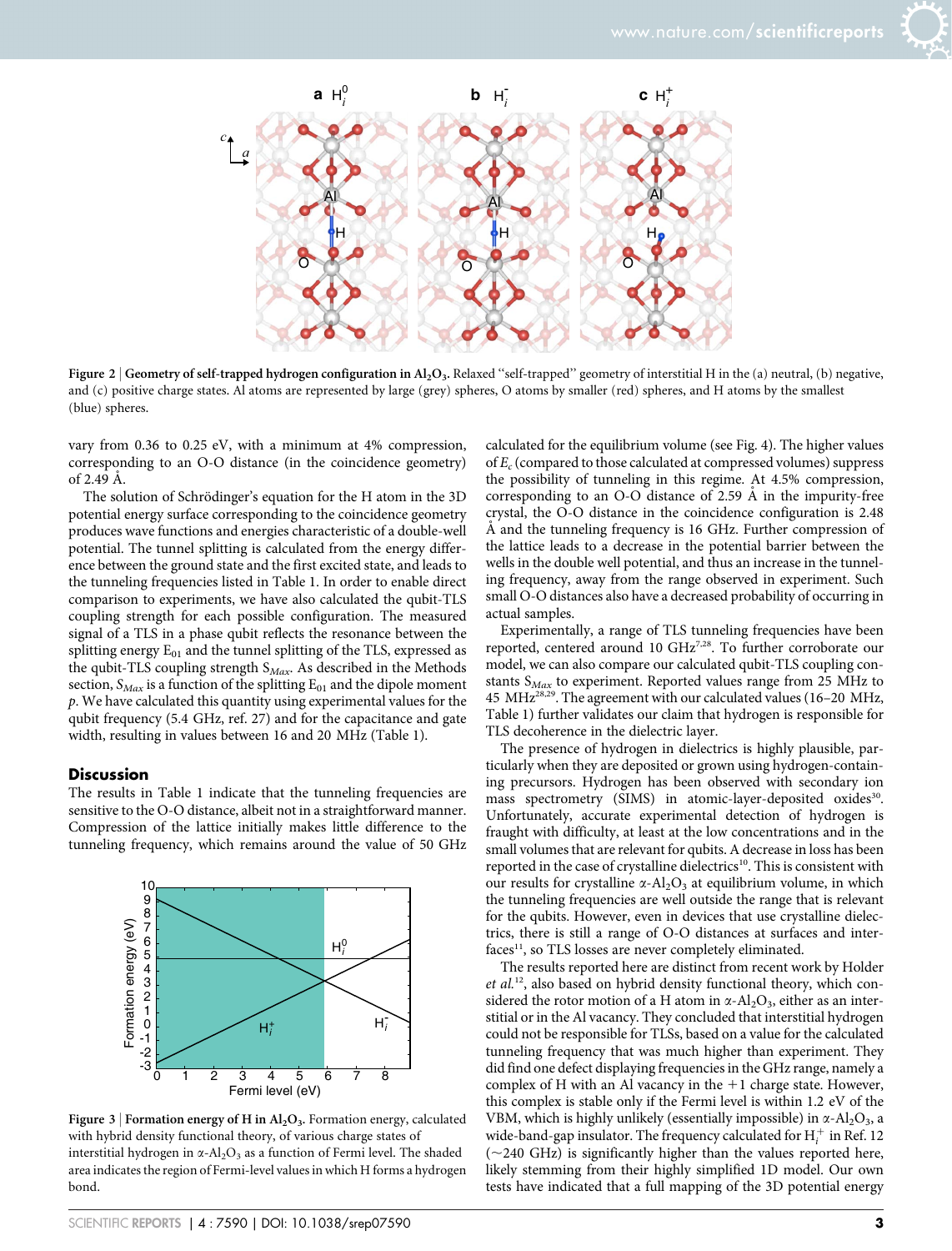| Table 1   Calculated TLS parameters for H in Al <sub>2</sub> O <sub>3</sub> . Coincidence energies $E_c$ , tunnel splittings $\Delta$ , tunneling frequencies v, and coupling      |
|------------------------------------------------------------------------------------------------------------------------------------------------------------------------------------|
| constants S <sub>Max</sub> for two-level systems associated with interstitial hydrogen in x-Al <sub>2</sub> O <sub>3</sub> . Values are listed for various O-O distances $d_{Q-Q}$ |
| ranging from 2.56 A to 2.45 A, corresponding to volume compression by the specified amounts                                                                                        |

| compression | $d_{O-O}$ (A) | $E_c$ (eV) | $\Delta$ (eV)                 | $v$ (GHz) | $S_{Max}$ (MHz) |
|-------------|---------------|------------|-------------------------------|-----------|-----------------|
| 0%          | 2.56          | 0.36       | $2.20 \times 10^{-4}$         | 53        | 19.8            |
| $1\%$       | 2.55          | 0.35       | $2.09 \times 10^{-4}$         | 50        | 18.3            |
| 2%          | 2.53          | 0.33       | $2.48 \times 10^{-4}$         | 59        | 19.2            |
| 3%          | 2.51          | 0.32       | $2.17 \times 10^{-4}$         | 53        | 17.1            |
| 3.5%        | 2.50          | 0.29       | $1.38 \times 10^{-4}$         | 33        | 16.7            |
| 4%          | 2.49          | 0.25       | $1.07 \times 10^{-4}$         | 26        | 16.4            |
| 4.5%        | 2.48          | 0.28       | 6.7 $\times$ 10 <sup>-5</sup> | 16        | 16.4            |
| 5%          | 2.47          | 0.28       | $4.12 \times 10^{-4}$         | 90        | 16.3            |
| 6%          | 2.45          | 0.26       | $1.57 \times 10^{-3}$         | 360       | 16.0            |

surface is essential in  $\text{Al}_2\text{O}_3$ , and that 1D models do not match the full results. In addition, the sixfold or threefold degeneracies assumed in the rotor model of Ref. 12 are extremely unlikely to occur in real materials—even in crystalline solids. In contrast, the two-fold degeneracy inherent in our hydrogen-related double-well systems is highly plausible and fits within the general framework of two-level systems.

In summary, we have proposed a microscopic model for TLSs in  $\text{Al}_2\text{O}_3$  based on interstitial hydrogen in an O-H...O hydrogen-bonding configuration. Hybrid DFT calculations produce frequencies that are in the range reported for TLSs known to be responsible for the main loss in superconducting qubits, and calculated qubit-TLS coupling paramaters are close to experimental values. We suggest that hydrogen could be responsible for TLSs in other materials as well, given its ubiquity. As the only element to exhibit ''hydrogen bonding'', it stands out as a candidate for TLSs in oxides, in which a range of suitable O-O distances occur. The low migration barriers observed (and calculated) for interstitial  $H^+$  suggest that barriers between equivalent sites can be low enough to lead to significant tunneling and hence double-well systems.

#### **Methods**

Our calculations are based on density functional theory (DFT)<sup>31,32</sup> and the screened hybrid functional of Heyd, Scuseria, and Ernzerhof (HSE)<sup>33,34</sup> as implemented in the VASP code35. In the HSE functional the exchange potential is split into short- and long-range parts, with the range separation determined through an error function

with a characteristic screening length of 10 Å. In the short-range region, the exchange potential of Perdew, Burke and Ernzerhof (PBE)<sup>36</sup> is mixed with the non-local Hartree-Fock exchange potential. The long-range region is described by the PBE functional, and so is the correlation potential. We use a Hartree-Fock mixing parameter of 32%, chosen to correctly describe the band gap of  $\alpha$ -Al<sub>2</sub>O<sub>3</sub><sup>38</sup>. The impurity calculations were performed using a supercell containing 120 atoms; this is a 2  $\times$  2  $\times$ 1 multiplier of the 30-atom unit cell of  $\alpha$ -Al<sub>2</sub>O<sub>3</sub>. We used a 2  $\times$  2  $\times$  1 Monkhorst-Pack k-point mesh for the integrations over the Brillouin zone, and a cutoff of 500 eV for the plane-wave basis set. Our HSE calculations for  $\alpha$ -Al<sub>2</sub>O<sub>3</sub> produce lattice parameters  $a = b = 4.74$  Å and  $c = 12.95$  Å, in very good agreement with the experimental values,  $a = b = 4.76 \text{ Å}$  and  $c = 12.99 \text{ Å}^{37}$ .

We study a variety of O-O interatomic distances (representative of those occurring in the amorphous phase or near surfaces or interfaces) by varying the volume of the crystalline solid, up to a total volumetric compression of 6%. The physics of the TLS studied here is determined by the local environment of the hydrogen atom, for which the presence (or absence) of long-range order is irrelevant. Our results for crystalline  $\alpha$ -Al<sub>2</sub>O<sub>3</sub> therefore also apply to amorphous Al<sub>2</sub>O<sub>3</sub>, in which the relevant O-O interatomic distances occur, as evidenced by pair-correlation distributions $23-25$ 

The 3D potential energy surface for the H atom in the host lattice (fixed to the coincidence configuration) was determined by calculating the total energy for each point on a grid with a spacing of 0.24 Å in the three spatial directions. This grid was then interpolated using the energy gradients obtained from the forces acting on the H atom, leading to a smooth function. To numerically solve the Schroödinger's equation for the quantum-mechanical motion of H, the wave functions were expanded in a plane-wave basis set with a cutoff energy of 800 eV; this cutoff was determined based on convergence tests for the tunnel splittings.

The qubit-TLS coupling  $S_{Max}$  can be calculated as<sup>7, 39</sup>

$$
S_{Max} = \frac{2p}{x} \sqrt{e^2 E_{01}} 2C,
$$
\n(2)



Figure 4 <sup>|</sup> Tunneling frequency as a function of O-O distance. Calculated tunneling frequencies and coincidence energies are shown for O-O distances ranging from 2.45 to 2.56 Å in the coincidence geometry. Tunneling frequencies are shown in red, coincidence energies in blue.